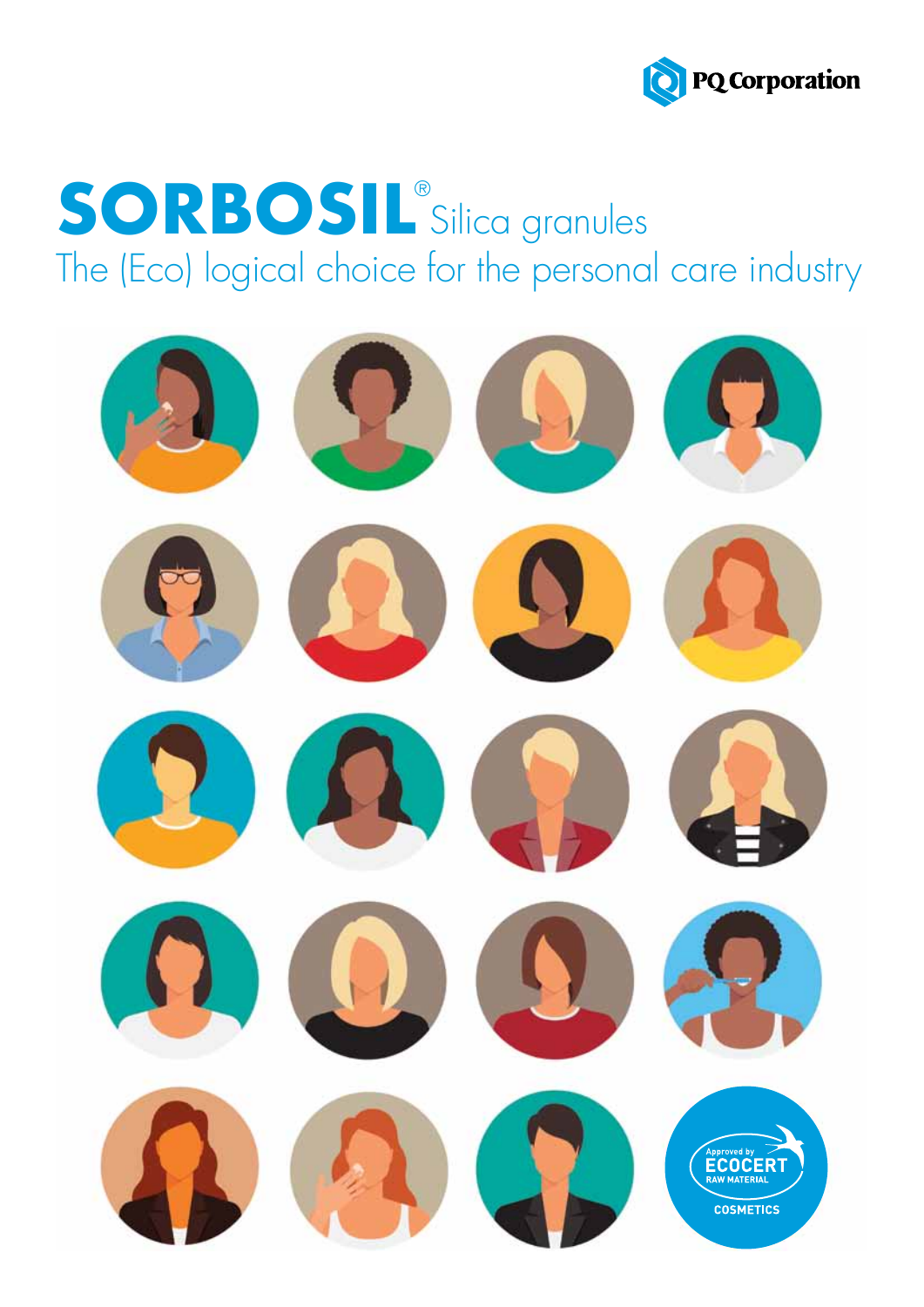## Brilliant in the bathroom, safer in the sea

- Natural
- Non-GMO
- Non-BSE
- Hypoallergenic

### Change the look and feel of any clear or opaque cream or gel by using PQ's Sorbosil silica granules.

To address a growing demand for alternative materials for use as exfoliating and decorative particles in shower gels, face and body scrubs, PQ has developed a range of Sorbosil Eco-Granules.

Different colour variations and a range of particle sizes and strengths are offered, which are natural, hypoallergenic and enable formulators to achieve a variety of differentiating effects in their final product.

Eco-granules can be used in both leave on and rinse off formulations.

The coloured particles create a visual impact in the final product and can be used in conjunction with cost effective translucent scrub particles, some of which have controlled breakdown properties.

The products are a natural choice for formulators, the majority being Ecocert, Halaal, and FDA approved.

Detailed specification sheets for each material are available on request and PQ is excited to work with customers to create bespoke products to meet their specific requirements.

### Registrations

ISO9001:2008 ISO14001:2004 EFfCI Cosmetics GMP REACH Registered HACCP Compliant SEDEX Registered





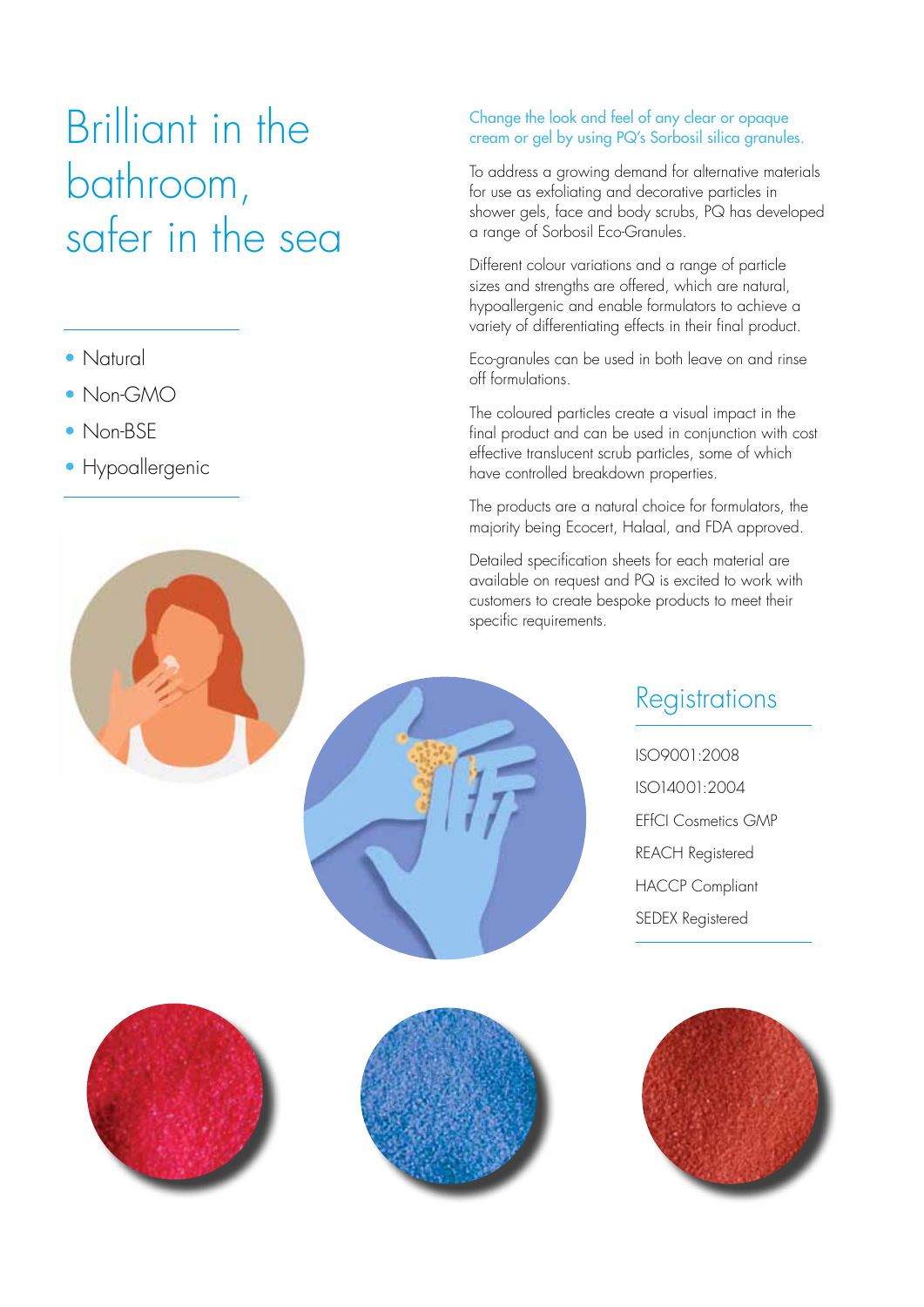

## Sorbosil® Coloured Granules

All coloured granules have INCI Name: Hydrated Silica plus pigment. Granules have typical particle size of 106 -710μm

| Product           | Colour          | EU  | China | Japan | US        | Ecocert                  | <b>HALAAL</b> | Kosher |
|-------------------|-----------------|-----|-------|-------|-----------|--------------------------|---------------|--------|
| BFG <sub>20</sub> | White           | Yes | Yes   | Yes   | Yes       | Yes                      | Yes           | Yes    |
| BFG51             | Blue            | Yes | Yes   | No    | No        | $\overline{\phantom{a}}$ | Yes           | Yes    |
| BFG52             | Green           | Yes | Yes   | No    | No        |                          | Yes           | Yes    |
| BFG54             | Red             | Yes | Yes   | Yes   | Yes       |                          | Yes           | Yes    |
| BFG61             | Marine Blue     | Yes | Yes   | Yes   | $Ext/EA*$ | Yes                      | Yes           | Yes    |
| BFG63             | Navy Blue       | Yes | Yes   | Yes   | $Ext/EA*$ | Yes                      | Yes           | Yes    |
| BFG64             | Chestnut        | Yes | Yes   | Yes   | Yes       | Yes                      | Yes           | Yes    |
| <b>BFG65</b>      | Jade            | Yes | Yes   | Yes   | Yes       | Yes                      | Yes           | Yes    |
| BFG66             | On <sub>Y</sub> | Yes | Yes   | Yes   | Yes       | Yes                      | Yes           | Yes    |
| BFG67             | Mikado Yellow   | Yes | Yes   | Yes   | Yes       | Yes                      | Yes           | Yes    |
| BFG69             | Purple          | Yes | Yes   | Yes   | Yes       | Yes                      | Yes           | Yes    |
| BFG72             | Pink            | Yes | Yes   | Yes   | Yes       | $\overline{\phantom{a}}$ | Yes           | Yes    |
| BFG76             | Red / Orange    | Yes | Yes   | Yes   | Yes       |                          | Yes           | Yes    |

\* Allowed for external use including the eye area.

## Sorbosil® Exfoliating Granules

All exfoliating granules are approved in the EU, China, Japan and US. All are Eco-cert listed. All are Halaal and Kosher compliant. All have INCI name: Hydrated Silica

| Sorbosil      | Description                          | Features                                                                                                      | Particle size     |
|---------------|--------------------------------------|---------------------------------------------------------------------------------------------------------------|-------------------|
| BFG10         | Small silica granule - non breakdown | Provides a gentle skin feel                                                                                   | $100 - 150 \mu m$ |
| BFG50         | Large silica granule - non breakdown | Provides a skin scrub sensation                                                                               | $200 - 350$ µm    |
| <b>BFG500</b> | Large silica granule - non breakdown | Provides a skin scrub sensation                                                                               | 200 - 350pm       |
| <b>BFG501</b> | Large silica granule                 | Provides a skin scrub sensation                                                                               | 500 - 1000pm      |
| <b>BFG100</b> | Controlled breakdown silica granule  | Provides a changing sensation during exfoliation                                                              | 300 - 400pm       |
| CBT60S        | Fast breakdown silica granule        | Provides a mild, tingling sensation.<br>Ideal for facial cleansers and wash formulations<br>for face and body | 180 - 300µm       |
| CBT70         | Slow breakdown silica granule        | Provides a strong sensory skin feel that<br>is ideal for body wash products                                   | $50 - 400 \mu m$  |